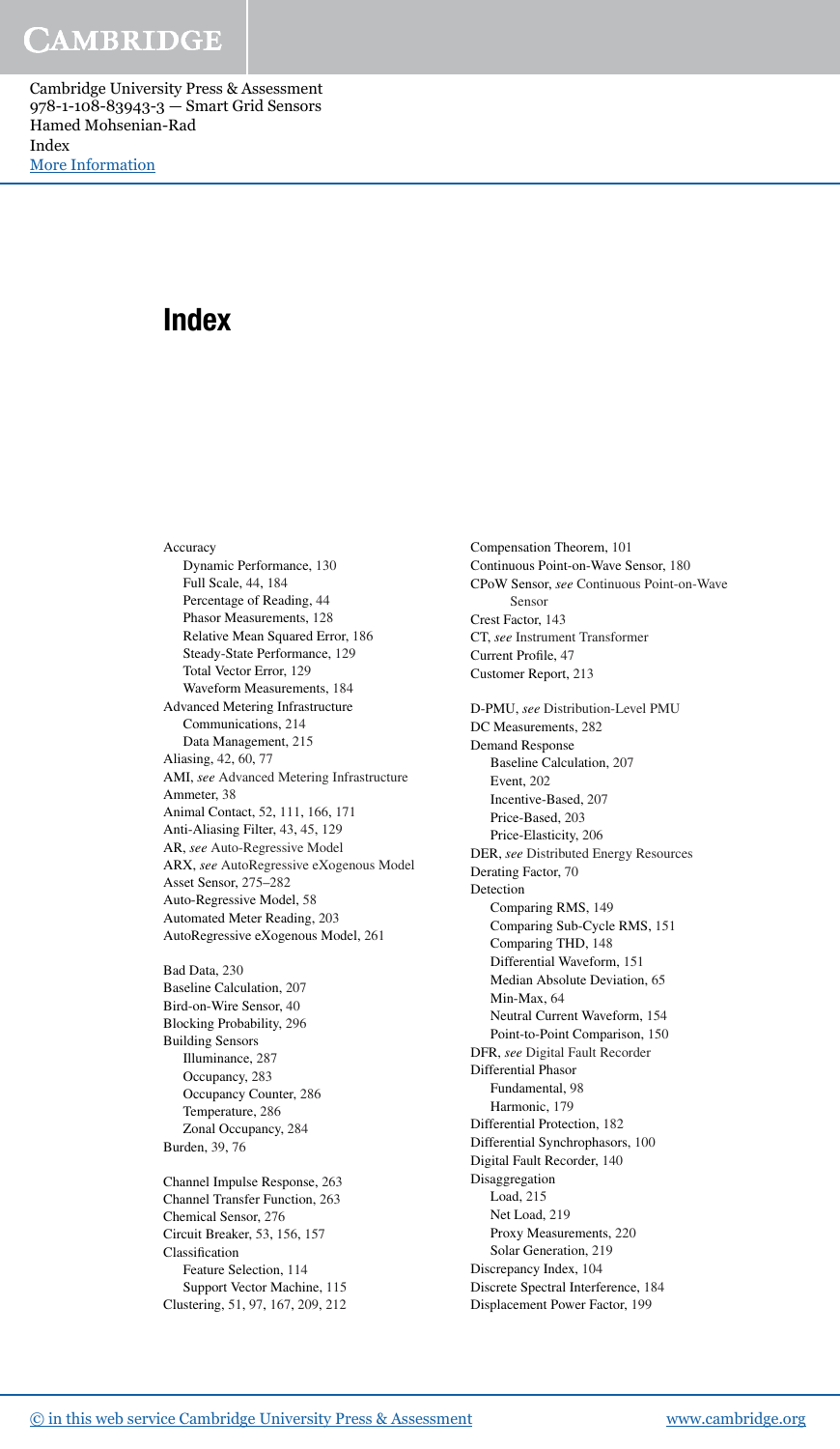[More Information](www.cambridge.org/9781108839433)

| 328 | Index                                             |                                                     |
|-----|---------------------------------------------------|-----------------------------------------------------|
|     |                                                   |                                                     |
|     | Dissolved Gas Analysis, 276                       | Frequency                                           |
|     | Distributed Energy Resources, 25, 162, 275        | Excursion, 163                                      |
|     | Distribution-Level PMU, 88, 106, 110              | Instantaneous, 91                                   |
|     | DPF, see Displacement Power Factor                | Linear Estimation, 90                               |
|     | D-PMU, see Distribution-Level PMU                 | Off-Nominal, 88                                     |
|     | Drone, 294                                        | Oscillations, 75                                    |
|     | Dynamic Line Rating, 278                          | Quadratic Estimation, 92                            |
|     |                                                   | Rate of Change, 91–93                               |
|     | Electric Field, 40                                | Synchronized Measurements, 93                       |
|     | Electric Vehicle, 26, 205, 287–289, 295           | Frequency Difference, 93                            |
|     | Electricity Market, 290                           | Frequency Disturbance Recorder, 88, 93              |
|     | Electricity Theft, 212                            | Frequency Meter, 73                                 |
|     | Energy Storage, 26-28, 34, 81, 195, 282           | Frequency Response Characteristic, 74               |
|     | EV, see Electric Vehicle                          | Frequency Responsive Load, 225                      |
|     | Event                                             | Frequency Ride Through, 163                         |
|     | Capacitor Switching, 98                           |                                                     |
|     | Capture, 147                                      | Generation-Load Imbalance, 73                       |
|     | Classification, 114–121                           | Global Positioning System, 86                       |
|     | Detection, 64–68, 147                             | GPS, see Global Positioning System                  |
|     | Impulse, 149, 158, 169                            |                                                     |
|     | Inrush Current, 51                                | H-PMU, see Harmonic                                 |
|     | Location Identification, 101-105                  | Harmonic                                            |
|     | Phase Angle, 111                                  | H-PMU, 173                                          |
|     | Ringing, 147                                      | State Estimation, 174                               |
|     | RPAD, 96                                          | Steady-State Waveform Distortion, 140               |
|     | Sustained, 63                                     | Synchrophasors, 173                                 |
|     | Tap Changing, 43                                  | Harmonic State Estimation, 174                      |
|     | Transient, 63                                     | High Voltage DC Line, 16, 257                       |
|     | Trigger, 140                                      | Histogram, 49, 110                                  |
|     | Unbalanced, 109                                   | HVDC, see High Voltage DC Line                      |
|     | Zero Current, 159, 169                            |                                                     |
|     | Event-Triggered Waveform Capture, 147             | Image Processing, 293                               |
|     |                                                   | Incipient Fault, 54, 155                            |
|     | Faraday Effect, 41                                | Inertia, 73                                         |
|     | Fault                                             | Instrument Transformer, 38-40                       |
|     | Affected Phases, 167                              | Inter-Area Oscillations, 55, 96, 258                |
|     | Animal-Caused, 52, 111, 166, 171                  | Intermittent Wave Modulation, 259                   |
|     | Capacitor Bank, 159                               | Internet-of-Things, 221                             |
|     | DER, 162<br>Incipient, 54, 155                    | Inverter, 16, 34, 47, 141, 162, 252, 256            |
|     | Location Identification, 264                      |                                                     |
|     | Open Phase, 108                                   | K-Mean Clustering, 210                              |
|     | Overhead Line, 157                                |                                                     |
|     | Phase-to-Ground, 108                              | Least Square, 59, 92, 123, 125, 175, 223, 229, 232, |
|     | Ride Through, 163                                 | 236                                                 |
|     | Self-Clearning, 155                               | LIDAR, see Light Detection and Ranging              |
|     | Transformer, 159                                  | Light Detection and Ranging, 293                    |
|     | Underground Cable, 156                            | Lightning Strike, 45, 149, 166, 169                 |
|     | Fault Impedance, 170                              | Lissajous Curve, 188                                |
|     | FDR, see Frequency Disturbance Recorders          | Load                                                |
|     | Feature Selection, 51, 114, 164-173, 210, 217-219 | Dynamic Model, Recovery, 226                        |
|     | Feed-In Energy Metering, 202                      | Flexibility, 26                                     |
|     | Financial Data, 290-291                           | Frequency-Dependant, 225                            |
|     | Flicker, 145, 170                                 | Signature, 217                                      |
|     | Flicker Severity Index, 170                       | Static Model, Exponential, 224                      |
|     | Fourier Analysis, 61, 67, 75, 83, 141, 266        | Static Model, ZIP, 222                              |
|     |                                                   |                                                     |

Frame Per Second, 87

Time-Shiftable, 205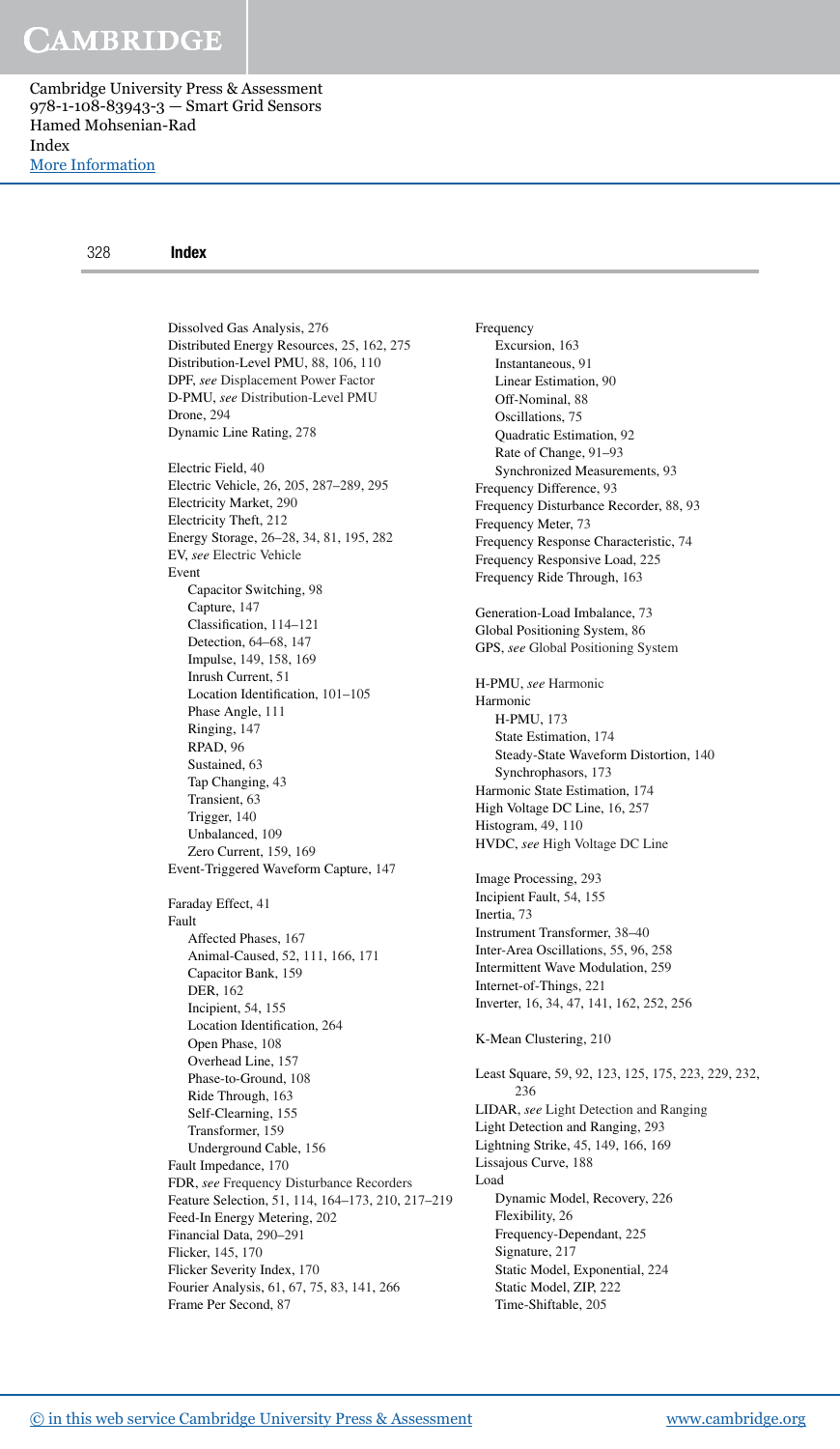[More Information](www.cambridge.org/9781108839433)

Index 329

Load Factor, 35, 195 Load Forecasting, 213 Load Modeling, 222–227 LS, *see* Least Square Machine Learning Supervised Learning, 121 Unsupervised Learning, 211 Magnetic Field, 40, 76 Measurement Window, 45, 64, 68 Measuring Active Power, 191 Current, 38 Energy, 200 Frequency, 73 Harmonic Synchrophasors, 173 Harmonics, 141–144 Inter-Harmonics, 144–145 Notching, 146 PD, 98 Phase Angle, 84 Phasors, 83 Power Factor, 197 Power Quality, 140 Reactive Power, 197 RPAD, 94 Synchronized Waveforms, 180 Synchrophasors, 85 Vibration, 280 Voltage, 38 Waveform, 147 Median Absolute Deviation, 65 Meter Ammeter, 38 Frequency Meter, 73 Power Factor Meter, 197 PQ Meter, 140 Revenue Meter, 241 Smart Meter, 203 Varmeter, 197 Voltmeter, 38 Watthour Meter, 200 Wattmeter, 191 Micro-PMU, *see* Distribution-Level PMU Min-Max Index, 64 Modal Analysis Fourier Method, 61–62 Prony Method, 58–61 With Probing, 257 Model-Free Control, 255

Net Energy Metering, 202 Network Equations, 18–23 Neutral Current, 11, 154, 170, 277 Noise Modulation, 260

Noise Reduction, 79, 135, 184 Non-contact Sensor, 40, 277 Nyquist-Shannon Sampling Theorem, 42 Observability, 125, 248 Occupancy Counter, 286 Off-Nominal Frequency, 88, 113 Optical Sensor Electro-Optic Voltage Transducer, 42 Magneto-Optic Current Transducer, 41 Optimization Binary, 217, 236 Convex, 119, 120, 177, 233 LS, *see* Least Square Non-Convex, 227 Oscillations Frequency, 75 Modal Analysis, 57 RMS Current, 54 RMS Voltage, 55 RPAD, 96 Waveform, 147 Outage, 15 Outage Management, 212 Parameter Estimation, 125, 248 Partial Discharge, 185, 278 PD, *see* Phasor Differential PDC, *see* Phasor Data Concentrator Peak Pricing, 241 Per Unit Representation, 14 Perturbation, 248 Phase Angle Calculation, 84 Event, 111 Impact of Frequency, 89 Impact of Rotation, 85 Time Reference, 84 Unwrapping, 91 Phase Identification Based on Correlation, 72 Based on Events, 71 Based on PLC, 269 Based on Power Measurements, 235 Based on Probing, 255 Based on RPAD, 110 Phase Jump, 163 Phase Unbalance, 70 Phasor Definition, 4 Unwrapping, 112 Phasor Calculation, 83 Phasor Data Concentrator, 88 Phasor Differential Accuracy, 133 Calculation, 98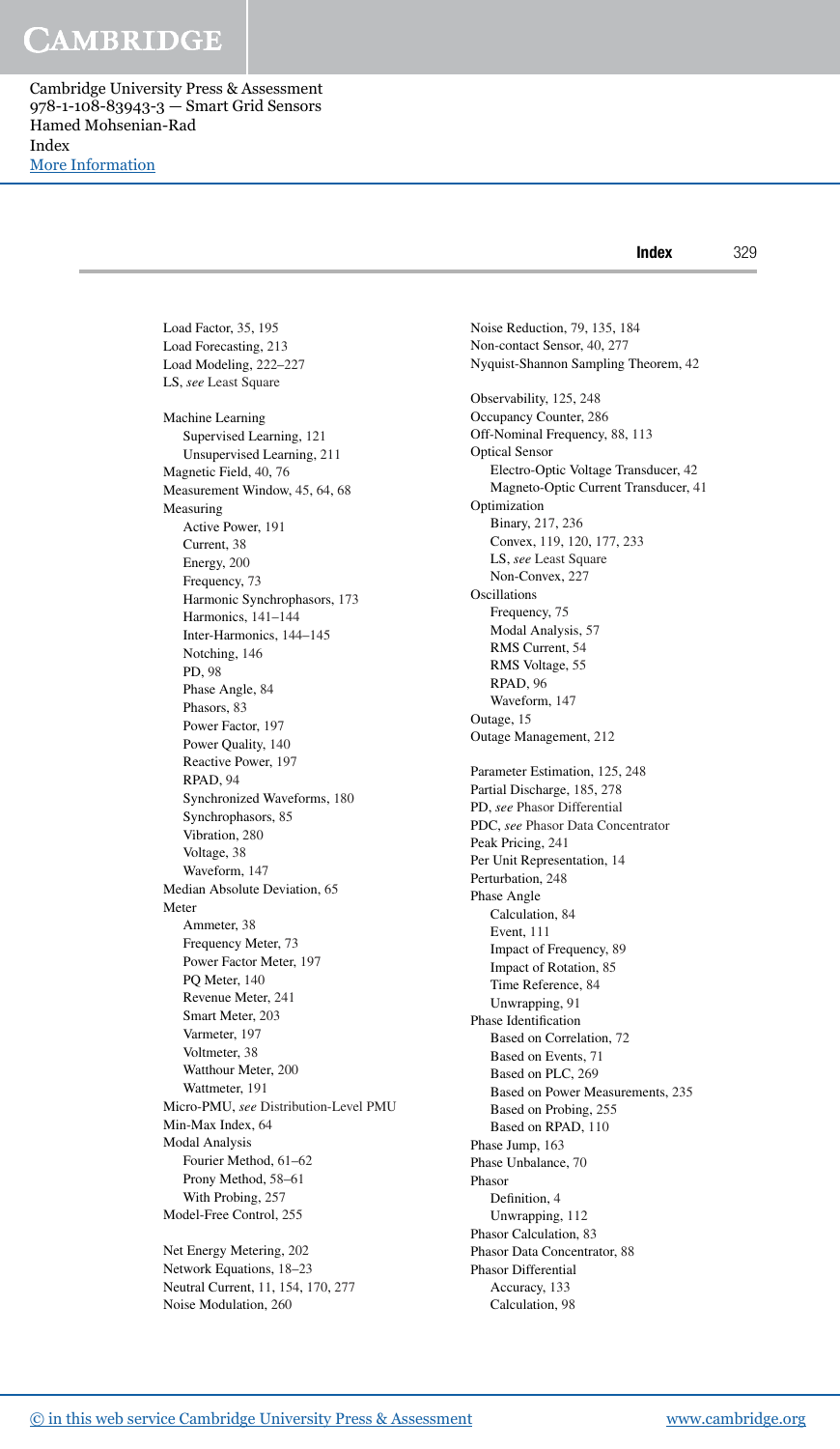[More Information](www.cambridge.org/9781108839433)

Comparison with RPAD, 99 Impact of Frequency, 99 Phasor Harmonic Index, 144 Phasor Measurement Unit Calculation, 84 Different Types, 87 Performance Classes, 129 Time Synchronization, 85 PHI, *see* Phasor Harmonic Index PLC, *see* Power Line Communications PMU, *see* Phasor Measurement Unit Pockles Effect, 42 Point-on-Wave Sensor, *see* Continuous Point-on-Wave Sensor Polarization, 41 Power Active, 8 Apparent, 8, 198–199 Average, 7 Complex, 8 Instantaneous, 7 Reactive, 8 Power Factor Definition, 8 Displacement Power Factor, 199 Power Factor Correction, 9 Profile, 198 True Power Factor, 199 Power Factor Meter, 197 Power Flow Analysis, 23 Power Harvesting, 42, 277 Power Line Communications Causing Inter-Harmonics, 145 Channel Estimation, 263 Probing Tool, 264 Signal Attenuation, 263 Signal Reflection, 264 Power Profile, 195 Power Quality Definitions, 15 Harmonic Phasors, 173 Power Quality Meter, 140 PQ Meter, *see* Power Quality Meter Pricing Demand Charge, 244 Peak Pricing, 241 Time-of-Use Pricing, 203, 290 Probing Signal Attenuation, 263 Controllable Load Switching, 249 Harmonic Source, 254 Intermittent Wave Modulation, 259 Inverter Control, 252 Power Line Communication Carrier, 262 Reflection, 264 Resistive Brake, 258

Signal Discriminator, 253 Signal Generator, 253 Profile Active Power, 195 Reactive Power, 198 RMS Current, 47 RMS Voltage, 48 Prosumer, 202 Proxy Measurements, 220 PT, *see* Instrument Transformer PU, *see* Phase Unbalance Pulse Meter, 201 PV, *see* Solar Power Random Pulses Interference, 185 Rate of Change of Frequency, 91–93 Ratio-Correction Factor, 44 RCWD, *see* Relative Current Waveform Difference Relative Current Waveform Difference, 182 Relative Mean Square Error, 186 Relative Phase Angle Difference Accuracy, 133 Calculation, 94 Comparison with PD, 99 Event, 96 Oscillation, 96 Relationship to Power Flow, 95 Relationship to RVWD, 180 Relative Voltage Waveform Difference, 180 Renewable Energy Resources, *see* Wind Power Reporting Interval Fixed Increments, 201 Fixed Intervals, 201 Reporting Rate, 42, 47, 70, 87, 169, 194, 277 Resistive Brake, 258 Revenue Meter, 241 RMS, *see* Root-Mean-Square Robot, 294 ROCOF, *see* Rate of Change of Frequency Rogowski Coil, 41 Root Mean Square Error, 80 Root-Mean-Square Calculation, 4 Events, 62–68 Oscillation, 54–62 Profile, 46–51 Profile, Three-Phase, 68–69 Relationship to THD, 142 Sub-Cycle, 151 Transient Response, 52–54 RPAD, *see* Relative Phase Angle Difference RVWD, *see* Relative Voltage Waveform Difference Sampling Rate, 42, 140, 150

SCADA, *see* Supervisory Control and Data

Acquisition

[© in this web service Cambridge University Press & Assessment](www.cambridge.org) www.cambridge.org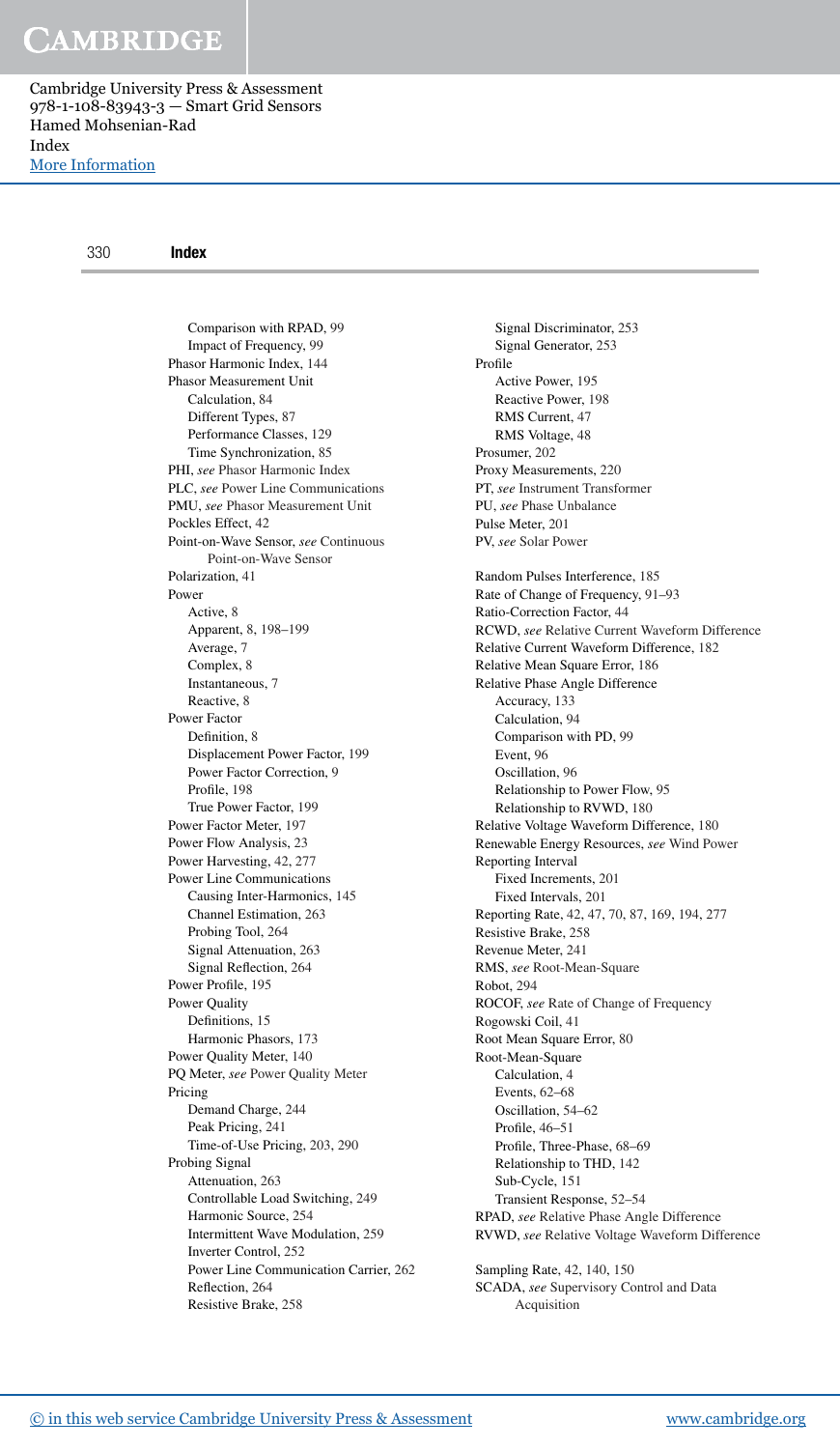[More Information](www.cambridge.org/9781108839433)

Scatter Plot, 50–51, 72, 79, 97, 114–121, 218 Self-Powered Sensor, *see* Power Harvesting Separating Hyperplane Hard Margin, 119 Soft Margin, 120 Signal Discriminator, 253 Signal Generator, 253 Smart Grids Benefits, 2 Definitions, 1 Smart Meter, 203–213 Smoothing, *see* Noise Reduction Solar Power, 24, 33, 47, 162, 219, 220, 252, 280, 293 Sparsity, 177 Standard ANSI C84.1, 70 EN 50160, 142 IEC 60044-1, 44 IEC 61000-2-2, 145 IEC 61000-4-7, 145 IEEE 519-2014, 145, 146 IEEE C37.118, 85, 87, 129, 133 IEEE CS57.13, 76 State Estimation Convex Relaxation, 233 Distribution System, 213, 239 Harmonic Measurements, 174 Linearized Approximation, 231 Measurement Noise, 125 Observability, 125, 248 Phasor Measurements, 122 Power Measurements, 227 Probing, 248 Redundancy, 253 Sparsity, 177 Sub-Metering, 221 Supervisory Control and Data Acquisition, 46 Support Vector Machine, 115 SVM, *see* Support Vector Machine Symmetrical Components, 106 Synchronized Measurements Harmonic Phasors, 173 Phasors, 85 Waveforms, 180 Synchronized Waveforms, 180 Synchrophasors, 85 Synchrowaveform, *see* Synchronized Waveforms System Identification, 260

TDD, *see* Total Demand Distortion THD, *see* Total Harmonic Distortion Thevenin Equivalent Circuit, 126, 178 Three-Phase Configuration, 9 Line-to-Line, 69

Power, 11 Profile, 68–69 Symmetrical Components, 106 Two-Wattmeter Method, 234 Unbalanced Phasors, 106 Time Stamp, 77, 86 Time Synchronization Applications, 87 Global Positioning System, 86 Satellite-Synchronized Clocks, 86 Time Reference, 84 Time-Shiftable Loads, 205 Topology Identification Based on Harmonic Sources, 177 Based on Phasor Measurements, 126 Based on PLC, 267 Based on Probing, 253 Total Demand Distortion, 142 Total Harmonic Distortion, 142, 148, 199 Total Vector Error, 129 TPF, *see* True Power Factor Transformer Burden, 39, 76 Current Transformer, 38 Dissolved Gas Analysis, 276 Load Rating, 39 Potential Transformer, 38 Step Down, 13 Step Up, 12 Tap Changing, 14 Turn Ratio, 12, 38, 44 Transient Oscillations, *see* Oscillations Triplen Harmonics, 142 Triplens, *see* Triplen Harmonics True Power Factor, 199 Two-Wattmeter Method, 234

UF, *see* Unbalance Factor Unbalance Factor, 109 Universal Time Coordinated, 85 Unmanned Aerial Vehicle, 294 Unwrapping, 91, 112 UTC, *see* Universal Time Coordinated

Varmeter, 197 Vegetation Management, 158, 172, 293 Vibration Measurements, 280 Voltage Notch, 146 Voltage Profile, 47 Voltage Ride Through, 163 Voltage Unbalance Percentage Unbalance, 70 Unbalance Factor, 109 Voltmeter, 38